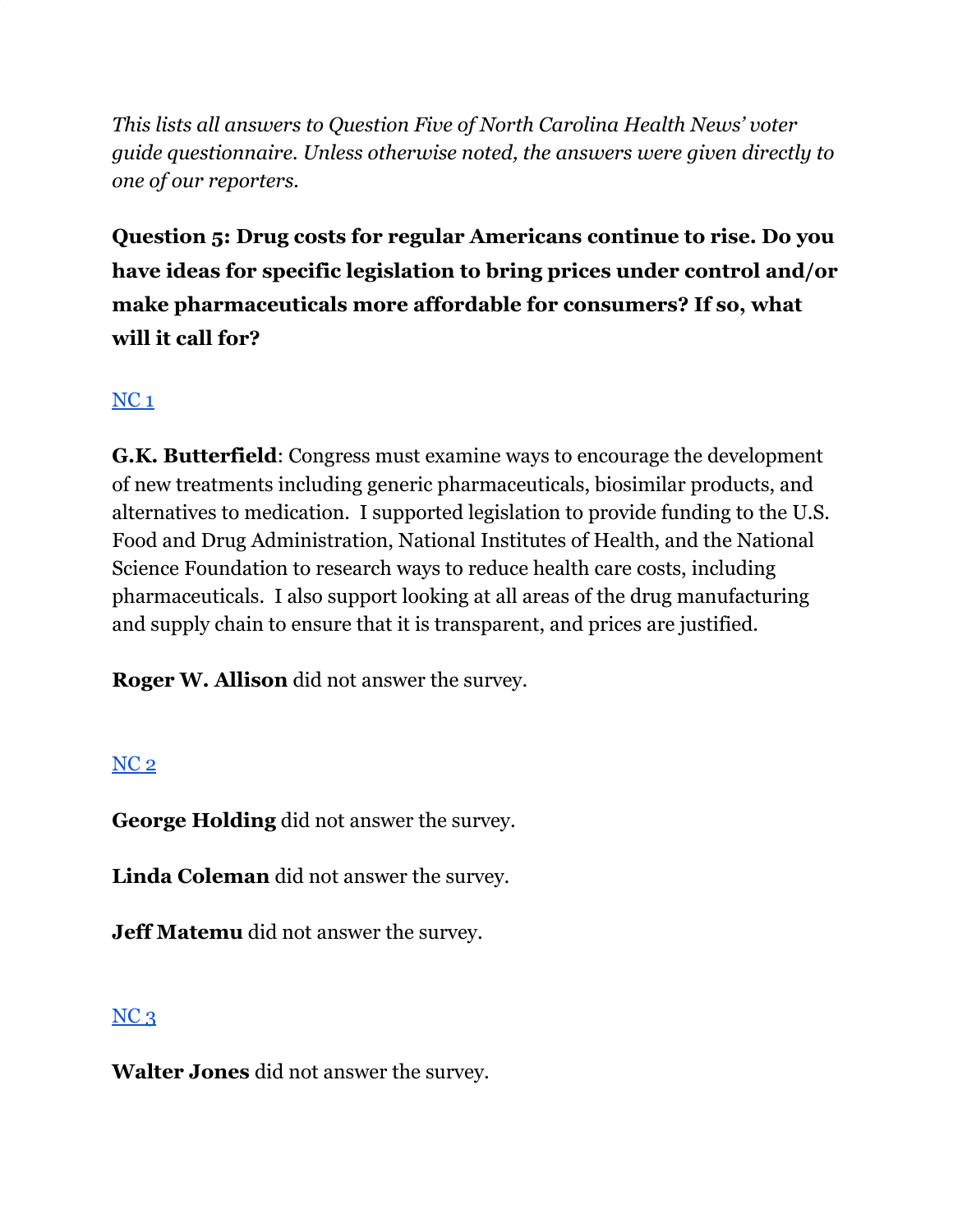#### $NC<sub>4</sub>$  $NC<sub>4</sub>$

**David Price:** I believe we must ensure that every American family has access to affordable medications to support their health needs. The rising cost of prescription drugs and therapies, as well as the actions of some pharmaceutical manufacturers to dramatically and unfairly increase drug prices, requires a concerted response from Congress and the Administration. No American should ever have to break the bank for lifesaving care. Despite his promises to bring down the cost of prescription drugs, President Trump's administration has done nothing to hold drug companies accountable or to negotiate lower prices for consumers. In fact, since President Trump took office, 16 of the 20 best-selling prescription drugs in the United States have increased in price, 14 of those have increased by double digit percentages, and 11 have increased by more than 15 percent! These increases in drug prices have cost the federal government billions of dollars in Medicare Part D spending.

It is my belief that the Department of Health and Human Services should utilize the purchasing power of the Medicare program to negotiate volume discounts on pharmaceuticals for seniors. The failure to provide this authority was one of the major flaws of the legislation which created the Part D benefit, and I've been working to correct it ever since. Currently, there are several efforts in Congress to address this concern, including the Federal Food, Drug, and Cosmetic Act (H.R. 1480) and the Medicare Prescription Drug Price Negotiation Act (H.R. 242).

**Barbara Howe:** Once again, it's government meddling that has exacerbated the costs of drugs. My first step would be to work to end the Food and Drug Administration. See Dr. Mary Ruwart's **Death By Regulation** to learn more about my stance on this policy.

**Steve A. Von Loor** did not answer our survey.

#### $NC<sub>5</sub>$  $NC<sub>5</sub>$

**Virginia Foxx** did not answer the survey.

**DD Adams:** The fastest and most practical solution is to allow the U.S. government to negotiate drug prices. Drug prices are high because there is little competition and, with few exceptions, we have allowed pharmaceutical companies to set prices with no relationship to the cost of producing or marketing.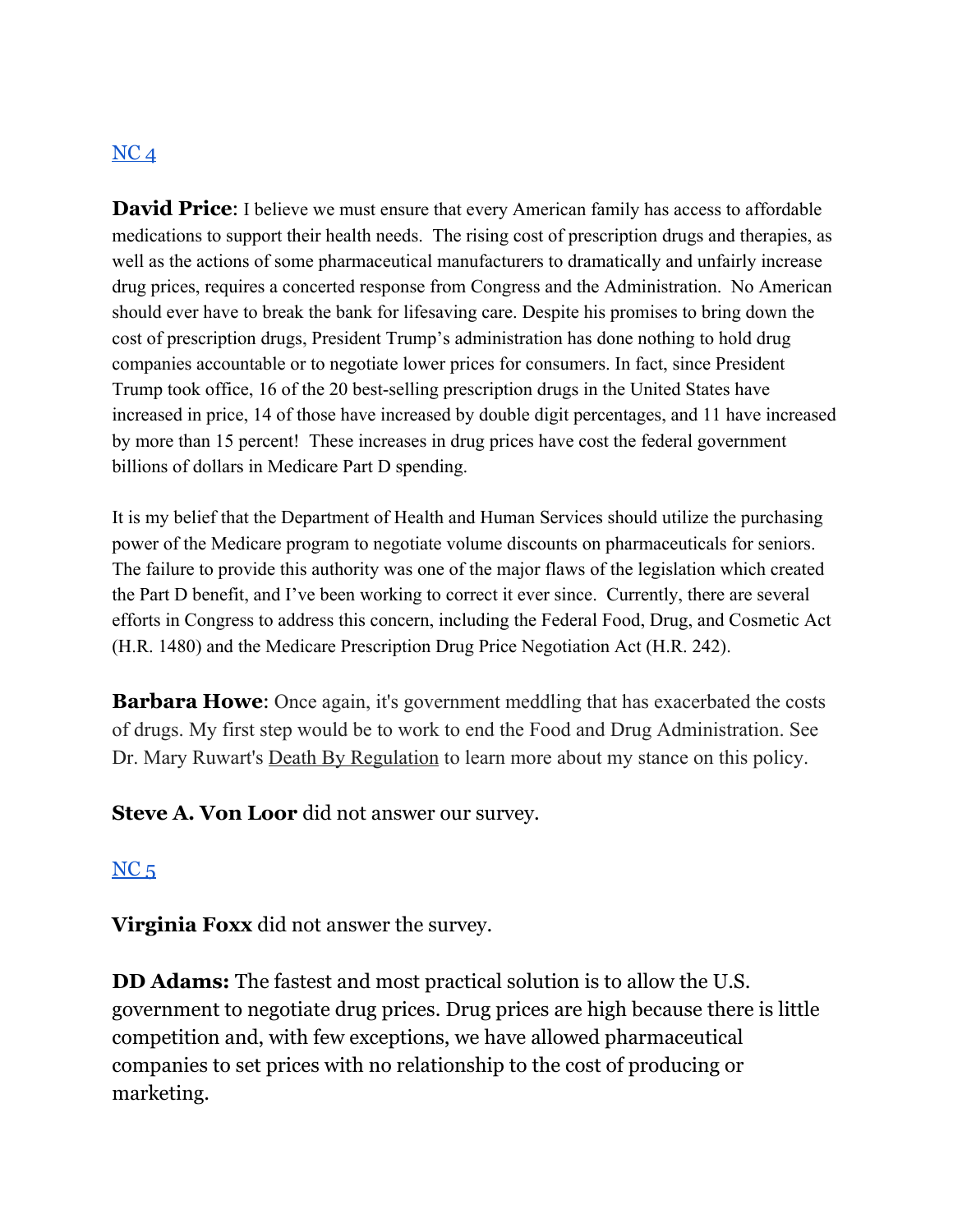Remember Vimovo, a drug for arthritis pain, or the Epi-Pen which increased in price nearly six-fold in 2014 or \$600, up from a little more than \$100.

I would also encourage patent reform. The 21-year time period for a patent is somewhat arbitrary. Ideally, a patent should cover a long enough period of time for the inventor to earn a good return, but not so long that it allows the inventor to charge a monopoly price permanently. This change would provide the opportunity for new business to provide competition.

#### [NC](https://docs.google.com/document/d/1cAsotr6xS9I-V4NP1ueB3T1dzRsHO07YN2hMv9b4xU0/edit?usp=sharing) 6

**Mark Walker** did not answer our survey.

**Ryan Watts** did not answer our survey.

## [NC](https://docs.google.com/document/d/1QKoGh33FjmS89YNY1wDfJ6fB9ikH0fC117WjizExMhc/edit?usp=sharing) 7

**David Rouzer** did not answer the survey.

**Dr. Kyle Horton**: As a doctor who's worked in primary care, I've had to think every day about whether or not my patients can afford their medications. In any given year, about one third of Americans won't fill a prescription because of the cost. I believe every American deserves quality health care that they can afford, including prescription drugs. I support expanding Medicare and Medicaid, and using the collective power of this system covering millions to negotiate better prices so we get the best deal as taxpayers. I support allowing the importation of safe drugs from Canada, and prohibiting trade deals that would raise drug prices or extend the monopoly period when a brand name drug company has no generic competition. I would support federal legislation to protect research and development for orphan drugs, and that would stop pay-for-delay schemes that enable one manufacturer to pay others not to manufacture generics, which extends their monopoly beyond the patent. To rein in the power of the biggest pharmaceutical companies, I would also require price transparency and accountability so that Americans will know the true cost of research,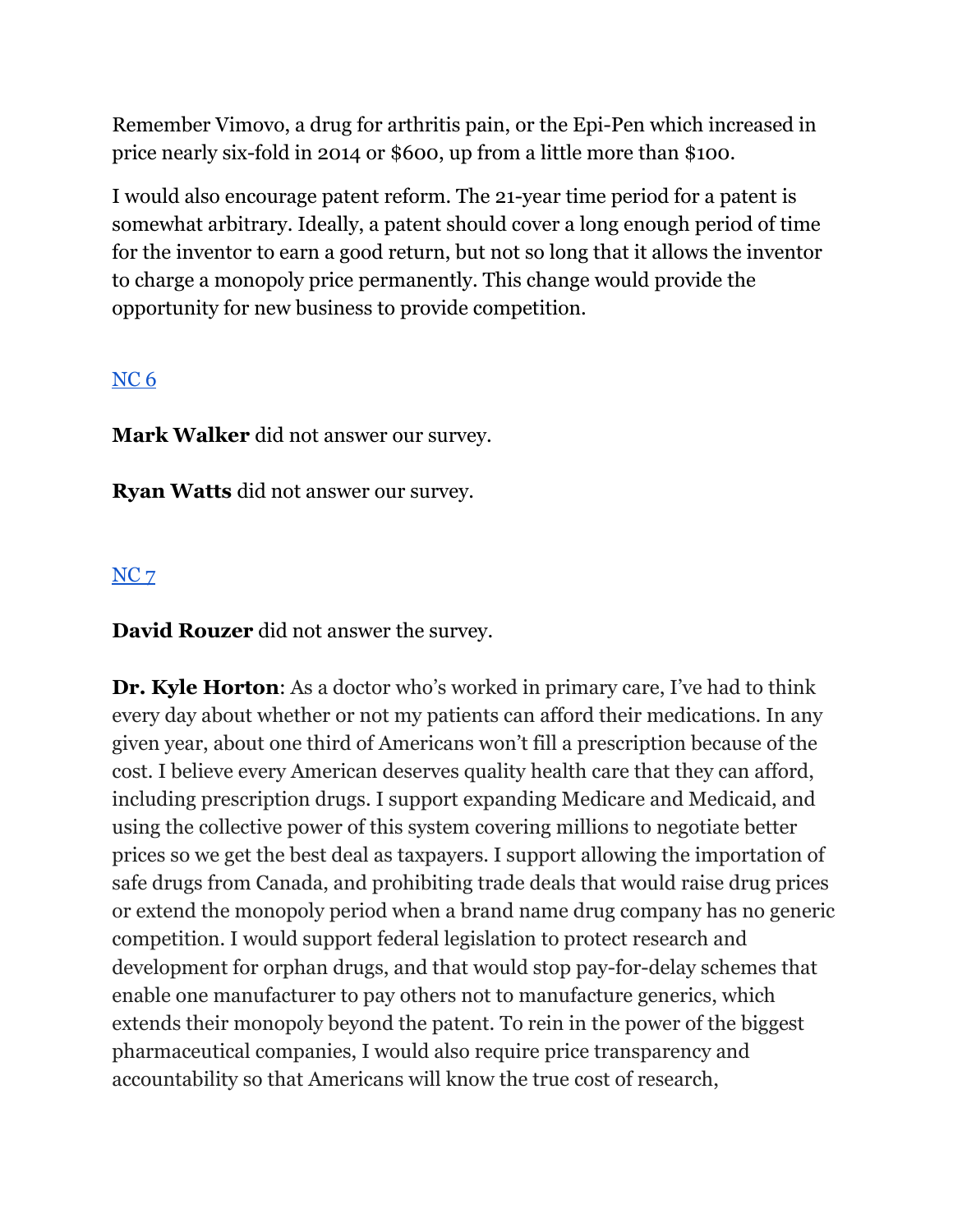development, and running clinical trials which would enable us to protect Americans from crooked price gouging.

## [NC](https://docs.google.com/document/d/1cAsotr6xS9I-V4NP1ueB3T1dzRsHO07YN2hMv9b4xU0/edit?usp=sharing) 8

**Richard Hudson** did not answer our survey.

**Frank McNeill** did not answer our survey.

### [NC](https://docs.google.com/document/d/1cAsotr6xS9I-V4NP1ueB3T1dzRsHO07YN2hMv9b4xU0/edit?usp=sharing) 9

**Mark Harris**: I think that we [need to] break up the pharmaceutical industry that's had somewhat of a monopoly on the pricing of so many of these drugs. There's a backlog of medications that, if I understand it, get out there, but it takes forever to get approval for them. The more that we have out there that can be prescribed […and] the more competition, the more the price comes down.

I personally have always, when at all possible, [bought] the generic. If there's a generic brand for the drug to that been prescribed, that's always an option that I personally try to use.

Drug prices have continued to skyrocket, and average Americans have a hard time getting those. I think that would be one of the ways to begin to bring some of the pricing down: a quicker process of approval.

**Dan McCready**: Rising drug prices are crushing North Carolina families. We should ensure that Medicare can negotiate directly with big drug companies so that we can lower drug prices for our seniors. We should also hold drug companies accountable for reckless price increases.

**Jeff Scott**: The benefits of the patent system have been oversold. There are high costs associated with producing prescription drugs. Patents protect the producer during development and guarantees profits to payback the investors. Ultimately, the prices charged in the market reflect that high innovation cost. Consumers pay vastly higher prices. This is puzzling to most people, since innovation is supposed to lower costs and extend health benefits. Yet no one knows what the rate of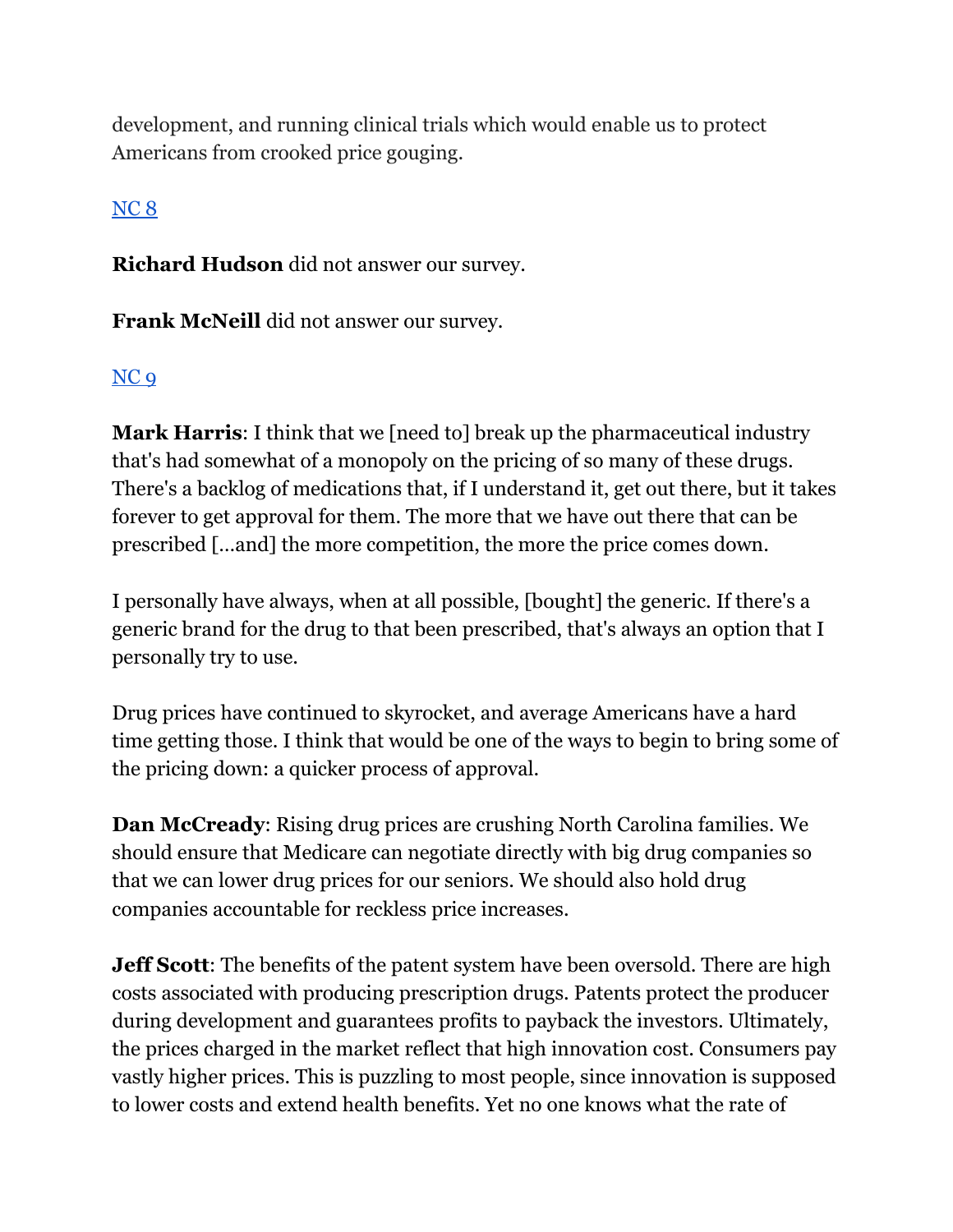innovation would be if there were no patents protecting investors. We do know that the costs are high partly due to regulatory risk aversion at the FDA.

As a Congressman, I would discourage attempts to control prices directly. I disagree with patent proponents who claim protections offered by our legal system are the only way to induce large, time-sensitive capital outlays for pharmaceutical research. That development model is not the only one available. For example, secrecy in research has costs that can be defrayed by more open source development models. Milton Friedman suggested decades ago that the FDA become a peer-review organization to make the best data widely available, and this is a good option. In sum, I would work toward reducing the patent term, requiring earlier licensing of patents, and push for a progressive approval process at the FDA. The consumer is sovereign and their right to try should not be artificially restricted.

## [NC](https://docs.google.com/document/d/1EwcDTcuh6JGaw8mrxqMd1mif60VC1AoJttBCXQFIKtA/edit?usp=sharing) 10

**Patrick McHenry** did not answer our survey.

**David Wilson Brown**:Single payer Health Care. If we got to single payer Health Care, we would have the buying power of the nation to get drug prices under control. And we would be able to save the nation a tremendous amount while still allowing for innovation and R&D.

I think that we should consider going back to a model where drug companies are not allowed to advertise. I think that we also have to look at what companies are selling their drugs for in other countries versus what they're selling them in the US and ask how they can justify a different price for US customers. I think single payer is the key to taking a little control back.

We've seen the Right cut science programs and the CDC and all these programs that help brands cover R&D. If a company is seeking to make profits, R&D has got to be part of their equation. They're talking out of both sides of their mouth. They're saying that they have to charge us to have enough money for R&D, and yet they're making record profits [and] spending time on advertising.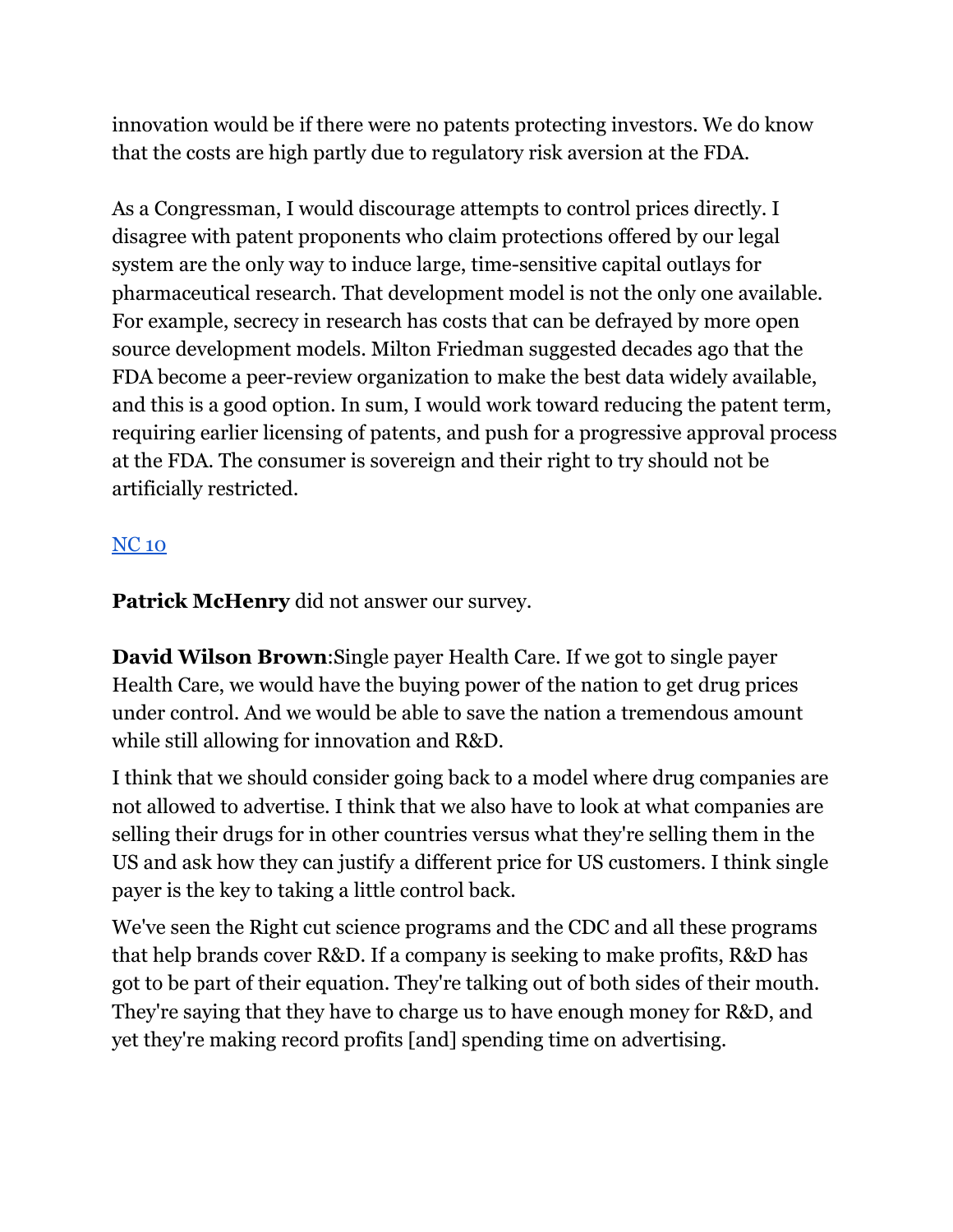And I understand the way that works is there's 50 medications that they research and only one comes through [as a…] product. I think the government should have a stronger role in grants for R&D for good science. And I think that that could make up some of the differential and not pass that speculative cost on to the consumers.

## [NC](https://docs.google.com/document/d/1EwcDTcuh6JGaw8mrxqMd1mif60VC1AoJttBCXQFIKtA/edit?usp=sharing) 11

**Mark Meadows** did not answer our survey.

**Clifton B. Ingram** did not answer our survey.

**Phillip Price**: Once we go to a single-payer Medicare for all and allow for Medicare to negotiate pharmaceutical costs, I think that's ultimately how we're going to be able to lower drug costs. Allowing for generic brands and suppliers from outside the country to be more available would certainly help with the costs of pharmaceuticals.

I would also say that moving toward the legalization and use of medical marijuana would help greatly with the cost of pharmaceuticals. There are so many pharmaceutical, chemical drugs that are made in laboratories that would become obsolete if medical marijuana was fully implemented nationwide and was given more attention, more research, more laboratory time.

## [NC](https://docs.google.com/document/d/1EwcDTcuh6JGaw8mrxqMd1mif60VC1AoJttBCXQFIKtA/edit?usp=sharing) 12

**Alma Adams**: I think we have to manage our pharmaceutical companies a little bit. You should not have to pay thousands and thousands of dollars for your medication; you should be able to afford to take your medication. […] In some cases, if people can't afford their medicine, they just die. I would hate to think that that's what the government wants. Some of these prices are absolutely ridiculous in terms of what people have to pay. I just don't believe any medication costs that much. I don't believe it costs that much to make it. I think you got these pharmaceutical companies, these big drug companies that are making a lot of money on poor people, and that Congress can do something about it. We need to